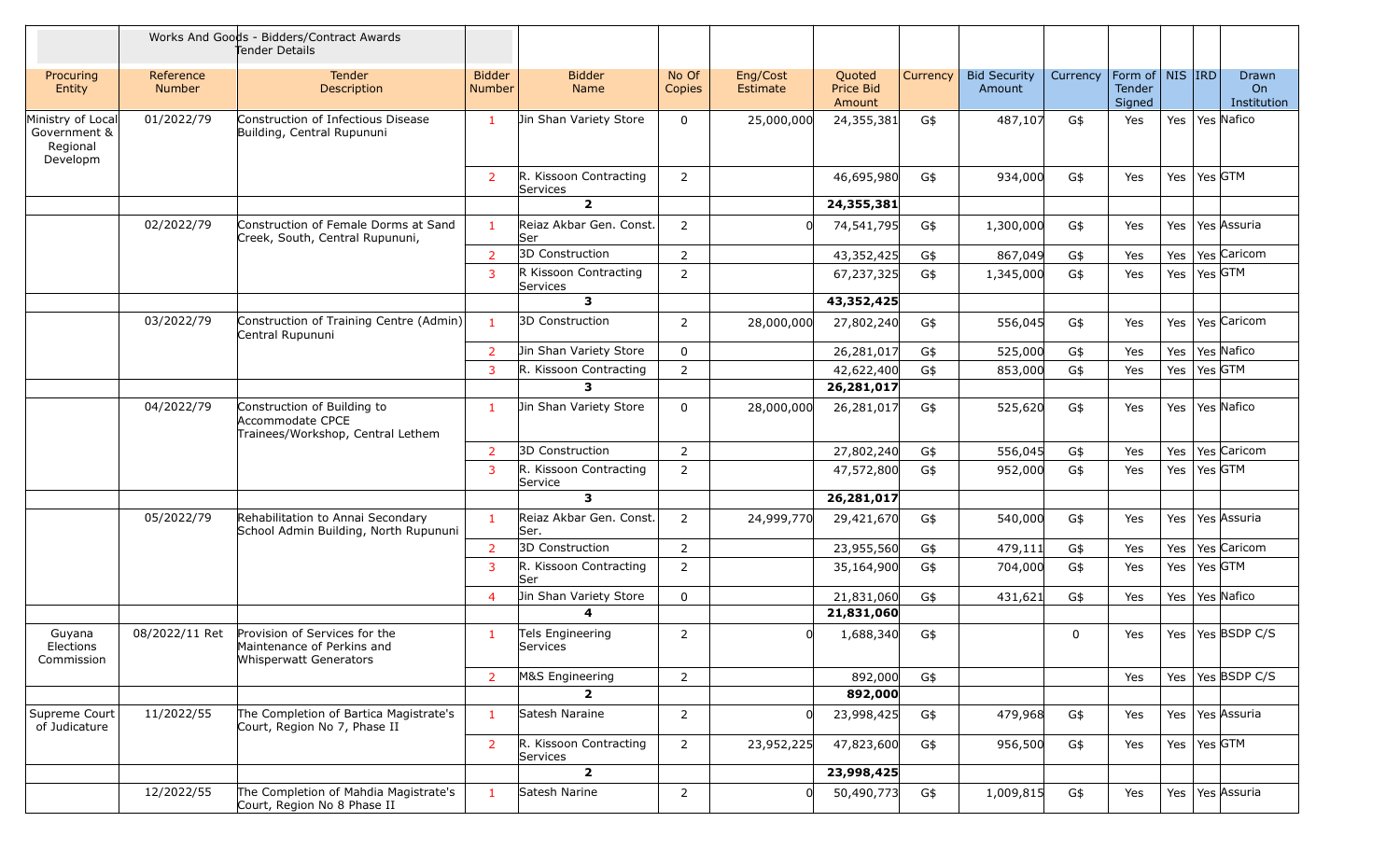|                                                     |                            | Works And Goods - Bidders/Contract Awards<br>Tender Details                                                  |                         |                                                     |                 |                      |                               |             |                               |             |                                         |     |               |                                                            |
|-----------------------------------------------------|----------------------------|--------------------------------------------------------------------------------------------------------------|-------------------------|-----------------------------------------------------|-----------------|----------------------|-------------------------------|-------------|-------------------------------|-------------|-----------------------------------------|-----|---------------|------------------------------------------------------------|
| Procuring<br>Entity                                 | Reference<br><b>Number</b> | Tender<br>Description                                                                                        | <b>Bidder</b><br>Number | <b>Bidder</b><br><b>Name</b>                        | No Of<br>Copies | Eng/Cost<br>Estimate | Quoted<br>Price Bid<br>Amount | Currency    | <b>Bid Security</b><br>Amount | Currency    | Form of   NIS   IRD<br>Tender<br>Signed |     |               | Drawn<br>On<br>Institution                                 |
|                                                     | 12/2022/55                 |                                                                                                              | $\overline{2}$          | R. Kissoon Contracting<br>Services                  | $\overline{2}$  | 53,998,308           | 84,034,545                    | G\$         | 1,682,000                     | G\$         | Yes                                     |     | Yes   Yes GTM |                                                            |
|                                                     |                            |                                                                                                              |                         | $\overline{\mathbf{2}}$                             |                 |                      | 50,490,773                    |             |                               |             |                                         |     |               |                                                            |
| Ministry of<br>Tourism,<br>Industry and<br>Commerce | 20/2022/23                 | Construction of Concrete Drains Phase<br>lOne                                                                | 1                       | <b>AE&amp;N</b> General<br>Contracting              | $\overline{2}$  | 22,748,513           | 20,723,882                    | G\$         | 450,000                       | G\$         | Yes                                     | Yes |               | Yes Premier Ins                                            |
|                                                     |                            |                                                                                                              | $\overline{2}$          | Professional Engineering<br>& Construction Services | $\overline{2}$  |                      | 21,936,285                    | G\$         | 450,000                       | G\$         | Yes                                     | Yes |               | Yes Caricom                                                |
|                                                     |                            |                                                                                                              | 3                       | Faizal Ali Contracting                              | $\overline{2}$  |                      | 20,890,716                    | G\$         | 450,000                       | G\$         | Yes                                     | Yes |               | Yes Premier Ins                                            |
|                                                     |                            |                                                                                                              | $\overline{4}$          | Memorex Enterprises                                 | $\overline{2}$  |                      | 23,284,061                    | G\$         | 450,000                       | G\$         | Yes                                     | Yes |               | Yes Assuria                                                |
|                                                     |                            |                                                                                                              | $5^{\circ}$             | A. Mohabir & Sons<br>Supermarket &<br>Hardware      | $\overline{2}$  |                      | 22,486,695                    | G\$         | 450,000                       | G\$         | Yes                                     | Yes |               | Yes Assuria                                                |
|                                                     |                            |                                                                                                              | 6                       | JR Engineering<br>Solutions                         | $\overline{2}$  |                      | 20,755,781                    | G\$         | 450,000                       | G\$         | Yes                                     | Yes |               | Yes Diamond                                                |
|                                                     |                            |                                                                                                              | $\overline{7}$          | Anil Lalsa Construction                             | $\overline{2}$  |                      | 20,300,365                    | G\$         | 450,000                       | G\$         | Yes                                     | Yes |               | Yes Assuria                                                |
|                                                     |                            |                                                                                                              |                         | $\boldsymbol{7}$                                    |                 |                      | 20,300,365                    |             |                               |             |                                         |     |               |                                                            |
| Guyana Office<br>for Investment                     | 38/2022/01                 | Procurement of Dull Size SUV 4X4 of<br>Equivalent                                                            | $\mathbf{1}$            | <b>BM Soat Autosale</b>                             | $\mathbf 0$     |                      | 10,200,000                    | G\$         | 102,000                       | G\$         | Yes                                     | Yes | Yes y         |                                                            |
|                                                     |                            |                                                                                                              | $\overline{2}$          | Massy Motors Guy. Ltd                               | $\overline{2}$  |                      | 13,600,000                    | G\$         | 136,000                       | G\$         | Yes                                     | Yes | Yes RBL       |                                                            |
|                                                     |                            |                                                                                                              |                         | $\overline{2}$                                      |                 |                      | 10,200,000                    |             |                               |             |                                         |     |               |                                                            |
| Ministry of<br>Education                            | 62/2022/40                 | Design & supervision Service-<br>Reconstruction of Secondary School<br>Building (North West Secondary Region | 1                       | Deen & Partners                                     | $\overline{2}$  |                      | 0l                            | $\mathbf 0$ |                               | $\mathbf 0$ | Yes                                     | Yes |               | Yes Financial<br>Proposal<br>submitted                     |
|                                                     |                            |                                                                                                              | $\overline{2}$          | Kalitech Inc                                        | $\overline{2}$  |                      |                               |             |                               |             | Yes                                     | Yes | Yes BSDP      | C/SFinancial<br>Proposal<br>submitted                      |
|                                                     |                            |                                                                                                              | 3                       | Engineering &<br>Agricultural Consultants<br>Inc    | $\overline{2}$  |                      | ŋ                             |             |                               |             | Yes                                     | Yes |               | Yes Financial<br>proposal<br>submitted                     |
|                                                     |                            |                                                                                                              | $\overline{4}$          | <b>RVS Structural</b><br>Engineering                | 1               |                      | 0l                            |             |                               |             | Yes                                     |     |               | Yes   Yes   Financial<br>Proposal<br>submitted             |
|                                                     |                            |                                                                                                              | $5^{\circ}$             | AI Architects                                       | $\overline{2}$  |                      | $\Omega$                      |             |                               |             | Yes                                     |     |               | Yes   Yes   Financial<br>Proposal<br>submitted             |
|                                                     |                            |                                                                                                              | 6                       | CB & Associates Inc                                 | $\mathbf{1}$    |                      | $\Omega$                      |             |                               |             | Yes                                     |     |               | Yes   Yes   BSDP C/S<br>Financial<br>proposal<br>submitted |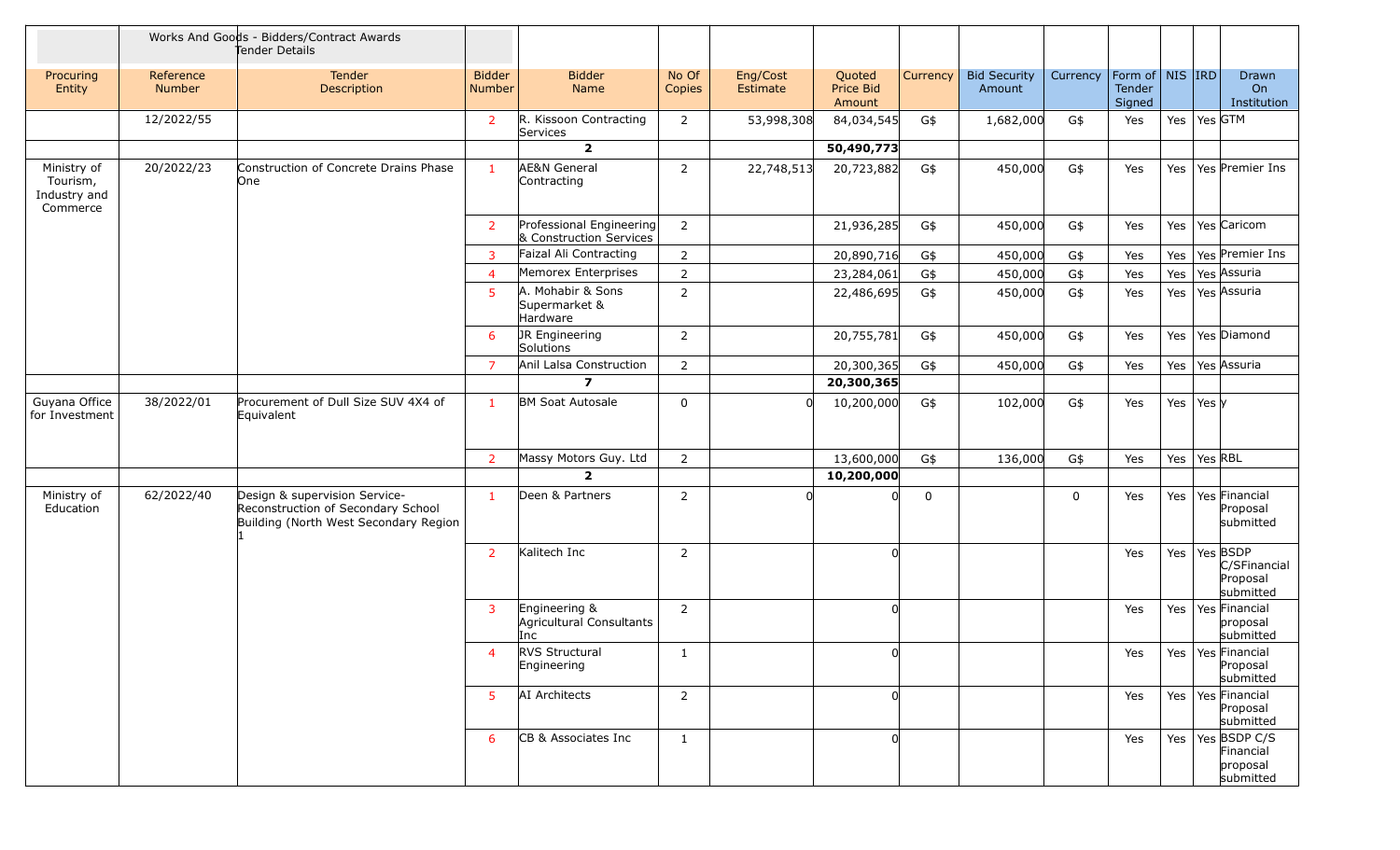|                                   |                            | Works And Goods - Bidders/Contract Awards<br>Tender Details                    |                         |                                                        |                 |                             |                               |          |                               |          |                                                     |     |         |                                                    |
|-----------------------------------|----------------------------|--------------------------------------------------------------------------------|-------------------------|--------------------------------------------------------|-----------------|-----------------------------|-------------------------------|----------|-------------------------------|----------|-----------------------------------------------------|-----|---------|----------------------------------------------------|
| Procuring<br>Entity               | Reference<br><b>Number</b> | <b>Tender</b><br>Description                                                   | <b>Bidder</b><br>Number | <b>Bidder</b><br>Name                                  | No Of<br>Copies | Eng/Cost<br><b>Estimate</b> | Quoted<br>Price Bid<br>Amount | Currency | <b>Bid Security</b><br>Amount | Currency | Form of $\vert$ NIS $\vert$ IRD<br>Tender<br>Signed |     |         | <b>Drawn</b><br>On<br>Institution                  |
|                                   | 62/2022/40                 |                                                                                | 7                       | Innovative Engineering<br>Consultancy Services         | $\overline{2}$  |                             |                               |          |                               |          | Yes                                                 |     |         | Yes   Yes   Financial<br>Proposal<br>submitted     |
|                                   |                            |                                                                                | 8                       | Engineering &<br>Managment<br>Consultancy Group Inc    | $\mathbf{1}$    |                             |                               |          |                               |          | Yes                                                 | Yes |         | Yes BSDP C/S<br>Financial<br>proposal<br>submitted |
|                                   |                            |                                                                                |                         | 8                                                      |                 |                             | O                             |          |                               |          |                                                     |     |         |                                                    |
|                                   | 63/2022/40                 | Construction & Furnishing of Sensor<br>Room-CPCE Compound SEN Building         | $\mathbf{1}$            | Randolph Taylor<br>Construction                        | 2               |                             | 17,847,648                    | G\$      | 356,953                       | G\$      | Yes                                                 | Yes |         | Yes Caricom                                        |
|                                   |                            |                                                                                | 2                       | N&S General<br>Engineering &<br>Contracting Services   | 2               | 20,000,000                  | 17,571,900                    | G\$      | 351,438                       | G\$      | Yes                                                 |     |         | Yes   Yes   Caricom                                |
|                                   |                            |                                                                                |                         | $\mathbf{2}$                                           |                 |                             | 17,571,900                    |          |                               |          |                                                     |     |         |                                                    |
|                                   | 64/2022/40                 | Construction of Accredited Welding<br>Facility- Government Technical Institute | $\mathbf{1}$            | JR Engineering<br>Solutions                            | 2               | 30,962,138                  | 29,935,437                    | G\$      | 61,440                        | G\$      | Yes                                                 | Yes |         | Yes Diamond                                        |
|                                   |                            |                                                                                | $\overline{2}$          | S&K Const. Consul. Ser.<br>& Gen. Sup. Inc.            | 2               |                             | 35,902,503                    | G\$      | 800,000                       | G\$      | Yes                                                 | Yes |         | Yes Caricom                                        |
|                                   |                            |                                                                                | 3                       | Kawal Ramdeen General<br>Const. & Office<br>Furnishing | $\overline{2}$  |                             | 28,889,175                    | G\$      | 577,784                       | G\$      | Yes                                                 | Yes |         | Yes Assuria                                        |
|                                   |                            |                                                                                | $\overline{4}$          | Randolph Taylor<br>Construction                        | 2               |                             | 28,695,187                    | G\$      | 573,904                       | G\$      | Yes                                                 | Yes |         | Yes Caricom                                        |
|                                   |                            |                                                                                | 5                       | Civcon Engineering<br>Contractors                      | 2               |                             | 30,500,715                    | G\$      | 610,014                       | G\$      | Yes                                                 | Yes |         | Yes Caricom                                        |
|                                   |                            |                                                                                |                         | 5                                                      |                 |                             | 28,695,187                    |          |                               |          |                                                     |     |         |                                                    |
| Guyana<br>Elections<br>Commission | 67/2022/11                 | Procurement of Desktop Computers                                               | $\mathbf{1}$            | NT Computeac                                           | 2               |                             | 6,363,800                     | G\$      | 65,000                        | G\$      | Yes                                                 | Yes |         | Yes Assuria                                        |
|                                   |                            |                                                                                | 2                       | Starr Computer Inc                                     | $\overline{2}$  |                             | 6,065,700                     | G\$      | 75,900                        | G\$      | Yes                                                 | Yes |         | Yes Premier Ins                                    |
|                                   |                            |                                                                                | 3                       | C. Mobile                                              | $\mathbf{1}$    |                             | 5,801,250                     | G\$      | 58,013                        | G\$      | Yes                                                 | Yes |         | Yes Nafico                                         |
|                                   |                            |                                                                                | 4                       | Geyser Capital Inc                                     | $\overline{2}$  |                             | 8,500,000                     | G\$      | 85,000                        | $G\$     | Yes                                                 | Yes | Yes GTM |                                                    |
|                                   |                            |                                                                                | 5                       | <b>TSI Logistics</b>                                   | 2               |                             | 11,422,000                    | G\$      | 114,220                       | G\$      | Yes                                                 | Yes |         | Yes Assuria                                        |
|                                   |                            |                                                                                | 6                       | Romicron Investment                                    | 1               |                             | 9,000,000                     | G\$      | 90,000                        | G\$      | Yes                                                 | Yes |         | Yes Premier Ins                                    |
|                                   |                            |                                                                                | $\overline{7}$          | PBS Technologies<br>Guyana Inc                         | $\overline{2}$  |                             | 6, 175, 000                   | G\$      | 62,398                        | $G\$     | Yes                                                 |     |         | Yes   Yes   Nafico                                 |
|                                   |                            |                                                                                | 8                       | The Hardware Depot                                     | 2               |                             | 11,237,500                    | G\$      | 112,375                       | G\$      | Yes                                                 |     |         | Yes   Yes   Diamond                                |
|                                   |                            |                                                                                | 9                       | <b>RSCONEX Investment &amp;</b><br>Management Inc      | $\overline{2}$  |                             | 5,974,100                     | G\$      | 63,900                        | G\$      | Yes                                                 |     |         | Yes   Yes   Caricom                                |
|                                   |                            |                                                                                | 10                      | Digital Technology<br>Group of Co. Inc                 | $\overline{2}$  |                             | 8,127,500                     | G\$      | 162,550                       | G\$      | Yes                                                 |     |         | Yes   Yes Assuria                                  |
|                                   |                            |                                                                                |                         | 10                                                     |                 |                             | 5,801,250                     |          |                               |          |                                                     |     |         |                                                    |